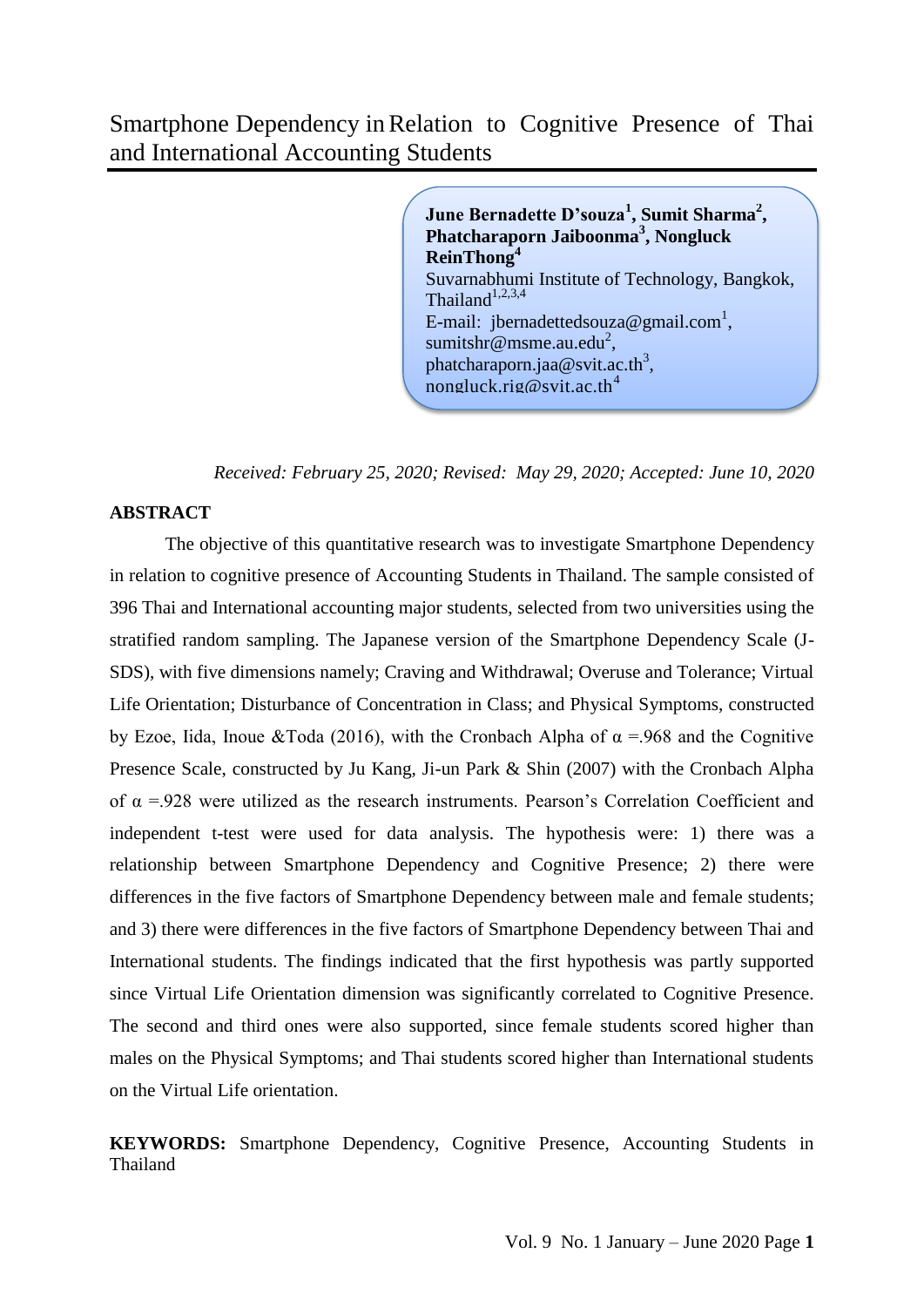# I**ntroduction and Research Problem's Significance**

"Social media is fine, depending on how you use it". (Edward Enninful, n.d.)

Smartphone usage is an indispensable part of life. The utility of a Smartphone is most often perceived as convenient and fast. Smartphone"s use touch screens with roaming internet access via cellular networks or Wi-Fi which make it possible to download Smartphone applications as well as other functions like digital cameras, media players and for Global Positing Systems (GPS) navigation.

Majority of university students these days are composed of Generation Y and Z for whom technology is an integral part of life and who spend a daily part of life on social networking (Cassidy, Britsch,Griffin, Manolovitz, Shen, & Turney, 2011). Studies confirm that mobile technology can support student learning, this is especially true with Smartphone"s, which are conducive for tasks such as easy information access, communication and photography (Pomerantz & Brooks, 2017). Recent studies show that 78% of students consider a relationship between their phones and academic success at least moderately, while 83% use their Smartphone"s for one or more courserelated activities and 25% use their Smartphone's for all courses (Pomerantz & Brooks, 2017).

However, the downsides of using Smartphone"s could be distraction and often lower levels of performance since it allows access to internet, texting, games, and other social media like Facebook, Google, Twitter, Instagram, virtual worlds, etc. (Bryer & Zavatarro, 2011). The "technological addiction" of a Smartphone is similar to substance related disorders (Lin et al., 2014) which can hamper students' concentration with their studies because of anxiety experienced when the Smartphone is not in their possession (Selwyn, 2003; Hiscock, 2004: Samaha & Hawi, 2016). Van Deursen et al., (2015) agreed that one of the risk factors for addiction is using the Smartphone socially. Close to half of the instructors in one survey agree that mobile devices are beneficial but a little more than half doubted the benefits and were concerned about it being a distraction (Brooks, 2015).

A debatable question is of multitasking and monotasking. Carr (2010), believed that multitasking distracts concentration on one task for a longer period of time and shifting back and forth from the real to the virtual world increases the "absent-presence" phenomenon (Gregen,2002; Kleinman, 2004). Accounting students may need plenty of concentration to solve problems assigned in classrooms. Technology could isolate these students because attention is directed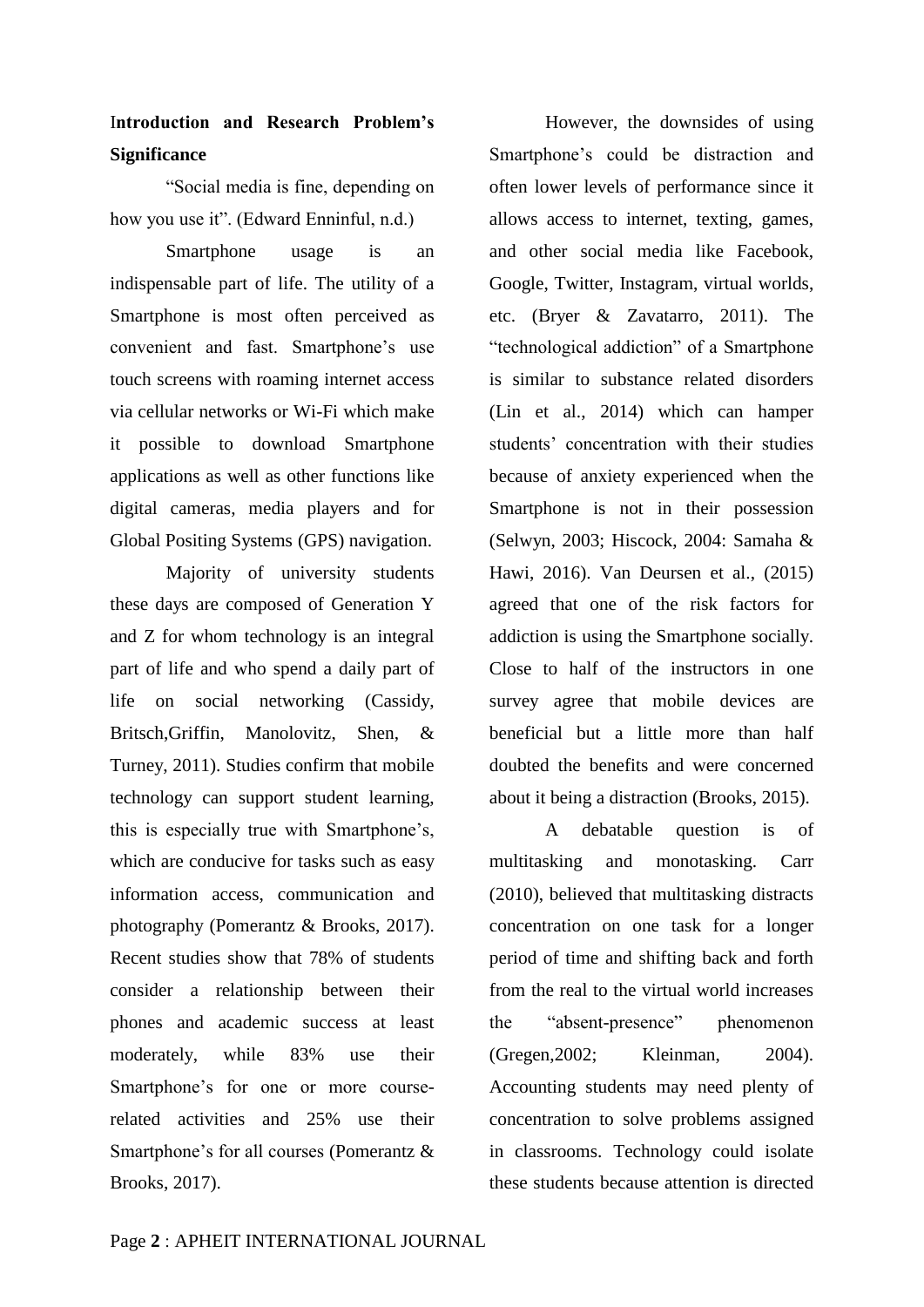at the technological device more than other students and the instructor leading to offtask behavior (Fisher, Lucas, & Galstyan, 2013; McGrail, 2007). Smartphone"s have remarkable capabilities which promote student learning but despite the best efforts of teacher"s students may use their Smartphone"s as digital amusements. The question that needs to be addressed, "Is Smartphone dependency detrimental to classroom cognitive presence of Thai and International Accounting students"?

### **Objectives of the Research**

1. To discover the relationship between Smartphone dependency and cognitive presence of Thai and International Accounting students.

2. To determine the differences of Smartphone dependency among male and female and among Thai and International Accounting students

# **Review of Related Literature and Concept**

The Global Digital Report of 2019 revealed that there are 92 million subscribers of mobile phones, 55% active mobile internet users and 49 million mobile social media users. Thai persons who utilized social media between the ages of 19-24 were the highest (National Statistics Office, 2013), therefore adolescents compared to adults are more prone to indicate the negative effects of using a Smartphone (Kwon, Kim, Cho, & Yang, 2013; Kim et al., 2012).

Garrett and Danziger (2008), study revealed that taking short breaks during tasks by using technology can increase brain capacity and lead to greater productivity, creativity and innovation.

Ariga and Lleras (2011), do not support the conventional idea that lack of attention is related to poor performance. In fact, researchers like, Smith, Wood, Adams, Wieman, Knight, Guild and Su (2009), Crossgrove & Curran (2008), Stephens (2005) and Fitch (2004), argue that technology can enhance learning by permitting educators to develop numerous ways of presetting information and encourage different learning approaches. Shmulsky (2013), posited that integrating technology can enhance reading speed and comprehension especially for students with learning disabilities.

Other theorists differ in views. In an article entitled, "Too much face and not enough books", Junco & Cotton (2012), proposed that the amount of time spent on Facebook and checking Facebook were negatively related to time used for studying. Hiawatha (2012), Friedman & Heafner (2012) and Lowry (2010), indicated that exposure to technology has manifested a large dependence on retrieving answers from the internet as of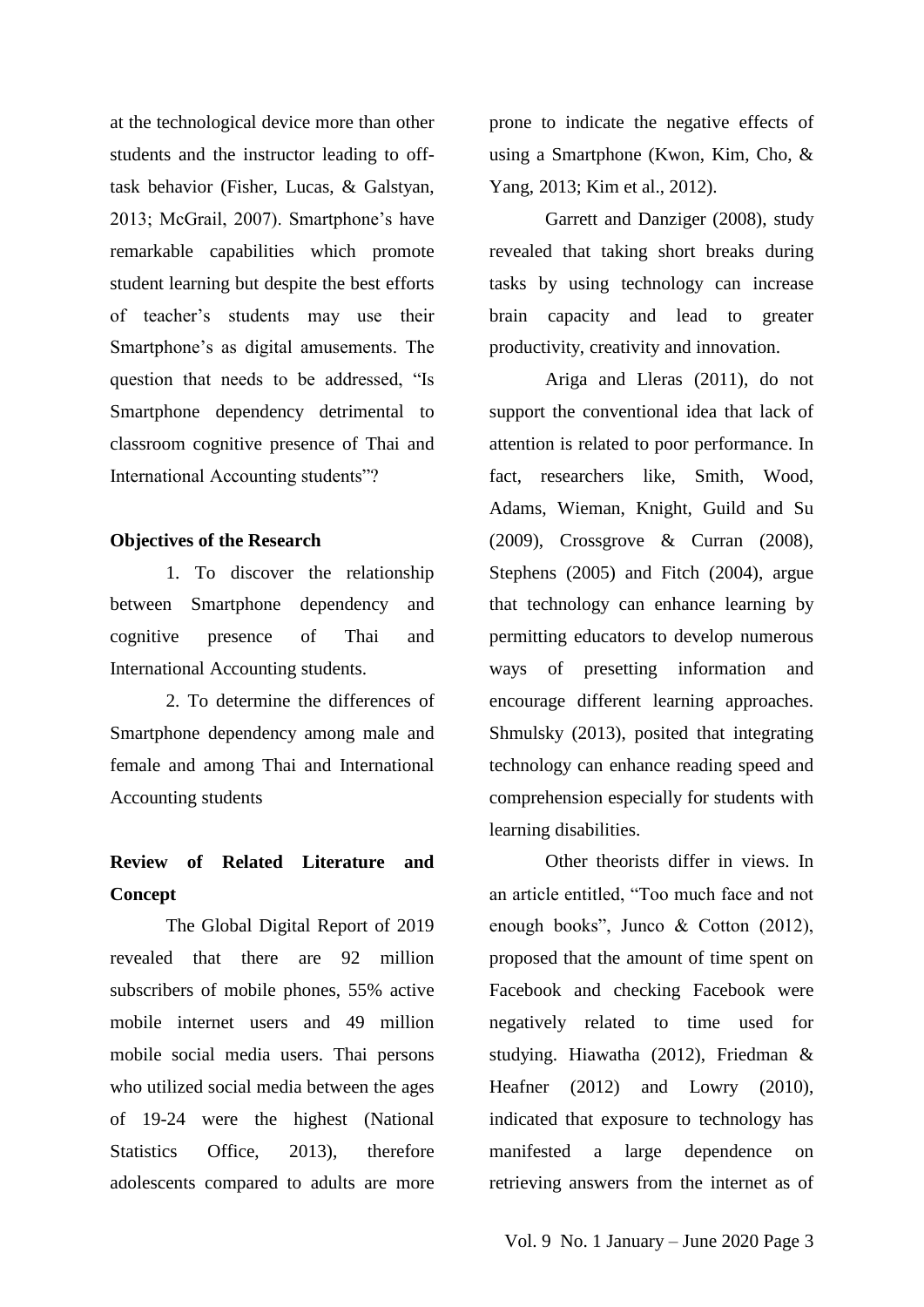result of which cognitive ability declines and people find it hard to think, absorb, understand and analyze information. Bauerlein (2008), insists that although plenty of information can be assessed in the digital age it has led people to become "dumber". McGrail (2007) and Fisher, Lucas, & Galstyan (2013), believed that using technology can lead to social isolation since it inhibits communication with other students and the instructor. In 2012, Paul, Baker, Cochran, published an article about the relationship of academic achievement and online social networking and discovered a negative relationship between the two factors.

Smartphone dependence can be considered inability to resist using the Smartphone despite the negative impact on the person. The Smartphone Dependence Scale consists of five-factor structures (Ezoe, Iida, Inoue, & Toda, 2016), which are:

1. Craving and Withdrawal: includes feelings of pain, tension and anxiety and impatience when unable to use a Smartphone.

2. Overuse and Tolerance: refers to controlling usage of the Smartphone but a failure to do so and compensating by spending the previous time lost to use the Smartphone.

3. Virtual Life Orientation: refers to usage of the Smartphone as being a priority compared to communication and interaction with other friends, family or acquaintances.

4. Disturbance of Concentration in Class: refers to lack of concentration in class and inability to pay attention to classroom work and projects.

5. Physical Symptoms: refers to physical symptoms like headaches, back pain, wrist pain and shoulder pain.

Cognitive presence refers to a state of "being there" by constructivists like Garrison et al., (2001). A deeper definition is the "the extent to which learners are able to construct and confirm meaning through sustained reflection and discourse in a critical community of inquiry" (Garrison et al. 2001, p. 11). Garrison et al., (2001), conceptualized Cognitive Presence using the Practical Inquiry (PI) model, which includes four stages (which are) as follows:

1. A triggering event, in which some problem or issue is recognized by the learners in order to be scrutinized, individually and in groups.

2. Exploration, in which the problem or issue is scrutinized individually and in groups by the learners using communication and reflection.

3. Integration, in which the learners develop meaning from the ideas brainstormed during exploration.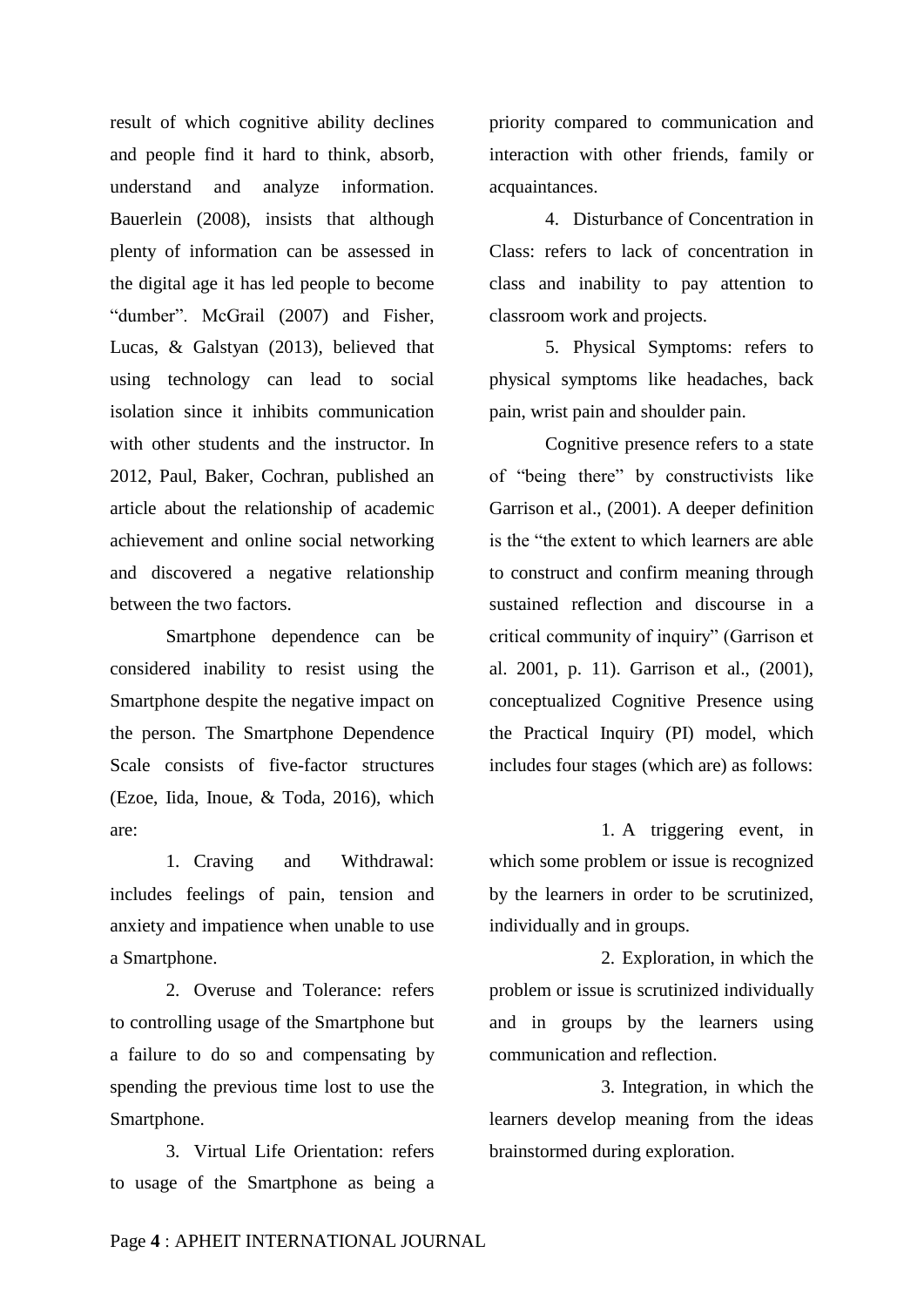4. Resolution, in which the learners use the new knowledge acquired for application to the new situation or setting (Garrison & Arbaugh, 2007).

A plethora of studies indicated that that gender differences in Smartphone addiction were negligible and that compared to males (Park & Lee, 2014), who use Smartphone's calling and applications, females use Smartphone"s for social contact and relationships (Long et al., 2016 & De-Sola Gutiérrez et al., 2016), Asian countries scored higher that their Western counterparts for smart phone addiction (Lee, 2015, Kee et al., 2016; Lopez-Fernanadez, 2017 & Lachman et al., 2018). Cognitive presence can have an impact on helping learner's engagement as well as an impact on learner's satisfaction and achievement (Kang, 2005; Wang & Kang, 2006).

A recent study conducted by TangmunkongvorakulI, Musumari, Thongpibul, Srithanaviboonchai, Techasrivichien, Suguimoto, Ono-Kihara, Kihara (2019), on association of excessive Smartphone use with psychological wellbeing among university students in Chiang Mai, Thailand, discovered that a negative correlation exist between Smartphone addiction and psychological well-being. Another study conducted on Smartphone addiction and academic performance by Dsouza and Sharma (2020), in a Thai cultural context found an insignificant relationship between the two variables. Lack of studies in the Thai cultural context on Smartphone addiction in an educational setting especially with students from a single major, motivated the researcher to fill in the gaps in literature. Therefore, the researcher framed three Hypotheses as follows.

#### **Hypotheses**

1. There is a relationship between the five factors of Smartphone Dependency namely, Craving and Withdrawal, Overuse and Tolerance, Virtual Life Orientation, Disturbance of Concentration in Class, Physical Symptoms and Cognitive Presence of accounting students.

2. There are differences among the five (dimensions) factors of Smartphone Dependency of male and female accounting students.

3. There are differences among the five dimensions of Smartphone of Thai and International accounting students.

### **Methodology and Data Analysis**

To measure Smartphone Dependency, the Japanese version of the Smartphone Dependency Scale (J- SDS) constructed by Ezoe, Iida, Inoue &Toda (2016), was used. It consisted of 29 items on a four point Likert Scale from 4, strongly agree to 1, strongly disagree and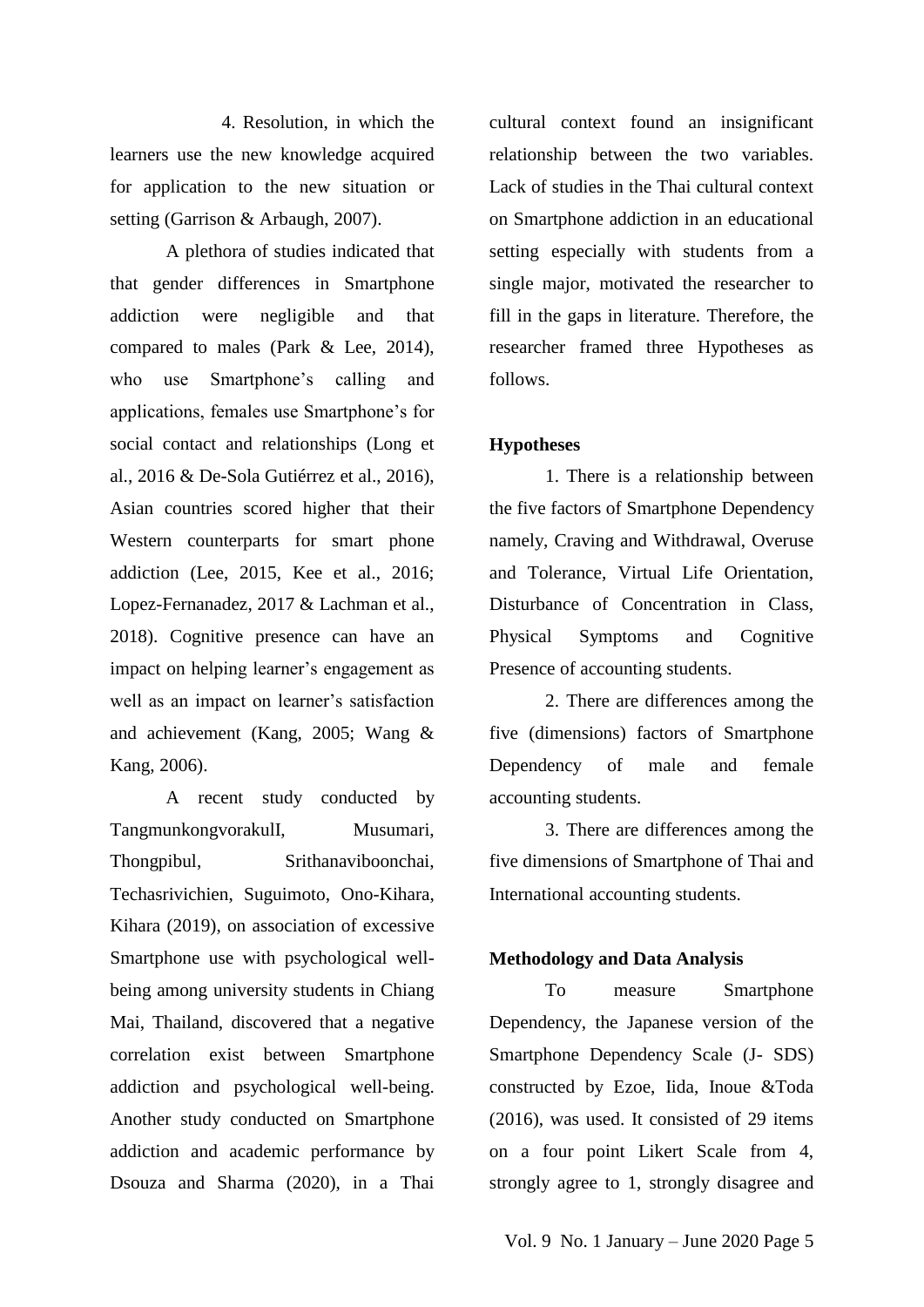contains five (dimensions) factors namely, Craving and Withdrawal, Overuse and Tolerance, Virtual Life Orientation, Disturbance of Concentration in Class and Physical Symptoms. The Cronbach Alpha was  $\alpha$  =.968 for the total scale, which confirmed the reliability of this scale.

To measure Cognitive Presence, the scale constructed by Ju Kang, Ji-un Park & Shin (2007) was used .It consisted of 21 items on a five point Likert scale from 5, strongly agree to 1, strongly disagree and contains three factors namely, the degree to which the content is understood, the degree of knowledge construction and the management learning resources. The Cronbach Alpha was  $\alpha$  = was 0.928 for the total scale, which confirms the reliability of this scale.

The simple random sampling technique was used to collect data from Thai male and female students at an international university. Each sample was approached personally and requested for completion of the scales on a voluntary basis which yielded 396 samples.

For the 1st hypotheses, Pearson"s Correlation Coefficient was utilized to find out the relationship among the five factors of Smartphone Dependency with Cognitive Presence of total accounting students. The 2nd hypotheses used the independent t-test to test differences between the five (dimensions) factors of Smartphone Dependency of male and female accounting students. The t-test was also used for testing the 3rd hypotheses for the differences among the five dimensions of Smartphone Dependency of Thai and International accounting students.

### **Findings, Conclusions and Discussion**

**Table 1** The Relationships between the factors of Smartphone Dependency and Cognitive Presence of total Accounting Students

| <b>Dimensions of</b>                     | $N = 395$ | Pearson's          | <b>Significance</b> |
|------------------------------------------|-----------|--------------------|---------------------|
| <b>Smartphone Dependency</b>             |           | <b>Correlation</b> | value(p)            |
|                                          |           | Coefficient (r)    |                     |
| 1. Craving and Withdrawal                |           | .131               | .09                 |
| 2. Overuse and Tolerance                 |           | $-.22$             | .667                |
| 3. Virtual Life Orientation              |           | $-.107*$           | .034                |
| 4. Disturbance of Concentration in Class |           | $-.076$            | .133                |
| 5. Physical Symptoms                     |           | .084               | .087                |

**Remarks:** \* Correlation is significant at the 0.05 level (2-tailed)

Page **6** : APHEIT INTERNATIONAL JOURNAL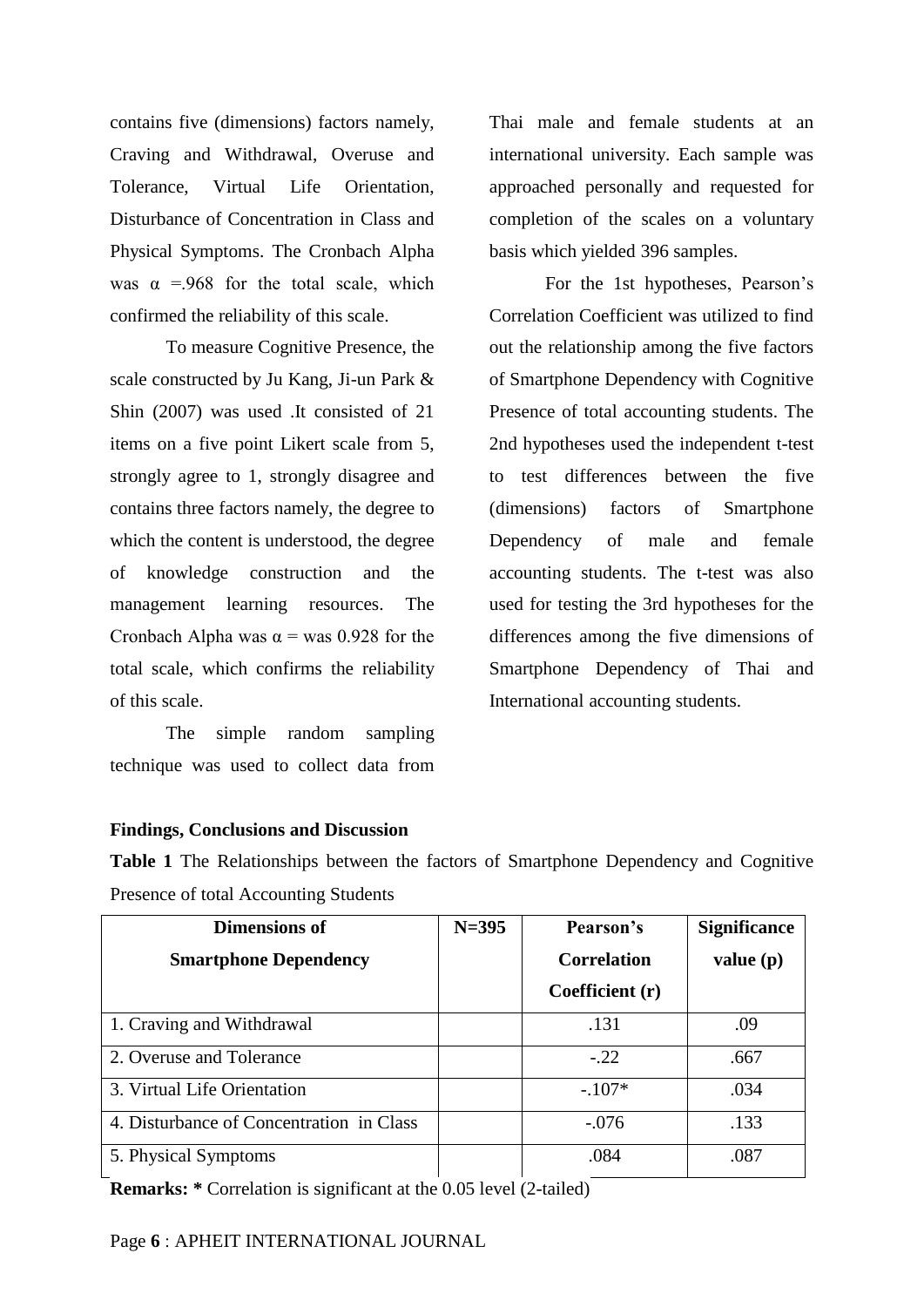Table 1 indicated that except for Virtual Orientation ( $r = -107$ ,  $p < 0.05$ ), none of the other variables like Craving and Withdrawal, Overuse and Tolerance, Disturbance of Concentration in Class and Physical Symptoms of Smartphone Dependency have a significant correlation with Cognitive Presence (r= .131, -.22, -.076, .084, p > 0.05). Therefore, Hypothesis 1 was partly supported and showed that when accounting students experienced an increase in Virtual Life, it would lead to a decrease in their cognitive presence.

(Virtual life Orientation refers to usage of the Smartphone as being a priority compared to communication and interaction with other friends, family or acquaintances, whereas Cognitive Presence is a state of "being there" (Ezoe, Iida, Inoue, & Toda, 2016). According to Chakraborty et al., (2012), when a person is addicted to something there is a preoccupation with certain behavior, repetition of the behavior and avoidance of the real world, problem with control of the behavior, pathological symptoms like tension, withdrawal and restlessness and irritability when the behavior is not permitted. McGrail (2007) and Fisher, Lucas, & Galstyan (2013), in the review of related literature indicated that when students were dependent on the

Smartphone they lost their abilities to communicate effectively with other students and the instructors which eventually led to social isolation. Haug et al., (2015), discovered a correlation between Smartphone Dependency and time spent browsing social networks. Im et al., (2013), indicated that 68.5% university students in South Korea used their Smartphone for social networking. Alosaimi et al., (2016), reported that the most common reason for Smartphone use was for "connecting to social networks". According to Frobes (2016), social network applications like WhatsApp, Facebook and WeChat were leading messengers throughout the world. It is obvious that students use Smartphone to increase and maintain their supported relationships (Kim et al., 2017) and it is not the Smartphone per se that increases addiction rather the applications that the Smartphone provides to its users that could cause addiction ( Pontes, Szabo, & Griffiths, 2015). If students use their Smartphone excessively instead of face to face communication it could lead to Internet communication disorder (Montag & Zhao, et al, 2018;Wegmann & Brand, 2016), which in turn could lead to a decrease in Cognitive Presence. It could be that accounting students prefer to use their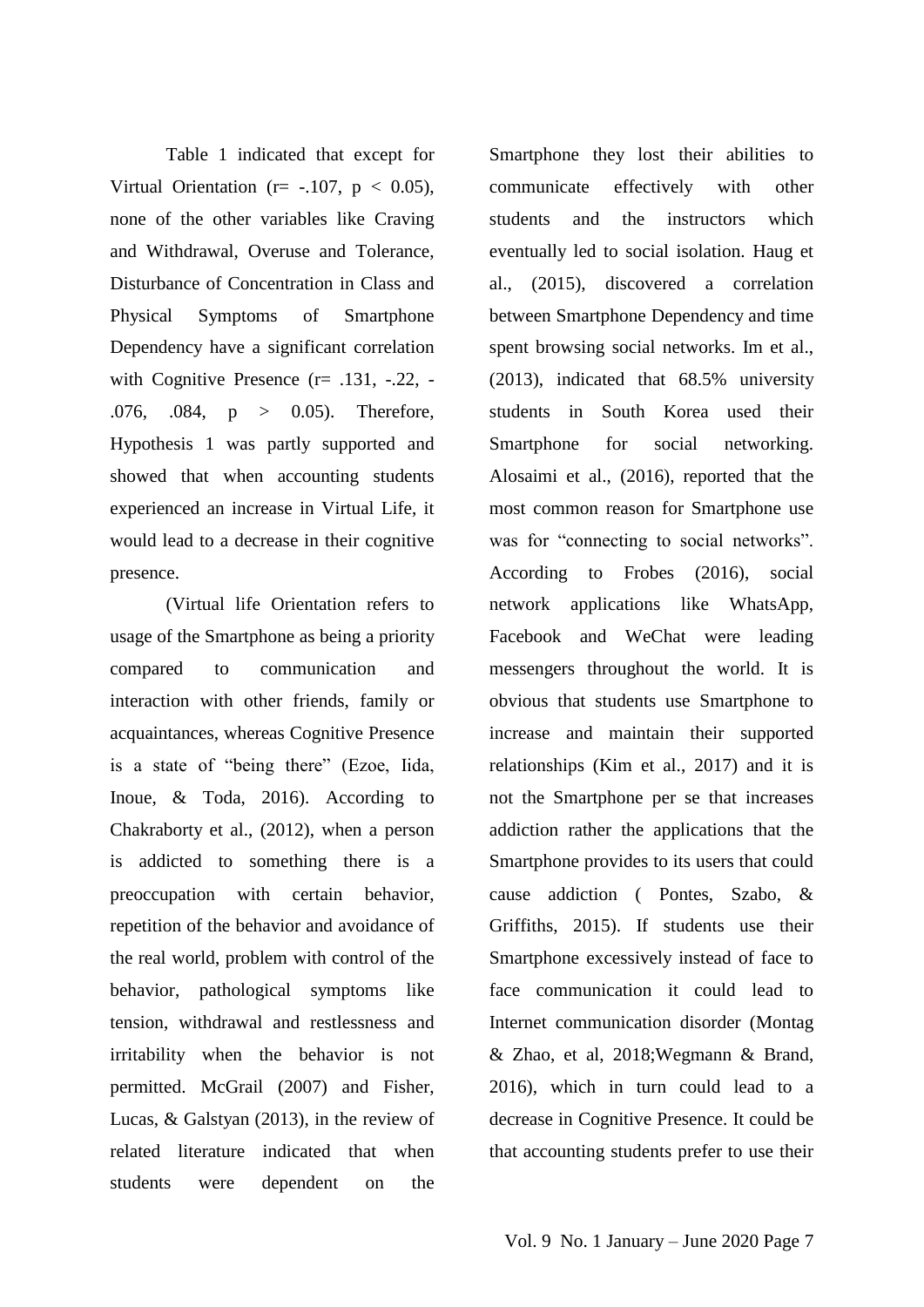|                                               |            | Mean $(SD)$ | <b>Mean Differences Test</b> |         |
|-----------------------------------------------|------------|-------------|------------------------------|---------|
| <b>Dimensions of</b>                          | Male       | Females     |                              |         |
| <b>Smartphone Dependency</b>                  | $N = 174$  | $N = 222$   | t-score                      | Sig     |
| 1. Craving and Withdrawal                     | 2.52(.52)  | 2.56(0.55)  | $-.625$                      | 0.529   |
| 2. Overuse and Tolerance                      | 2.59(.56)  | 2.60(0.552) | $-.062$                      | .951    |
| 3. Virtual Life Orientation                   | 2.26(.684) | 2.27(.640)  | .112                         | .911    |
| 4. Disturbance of Concentration<br>in C Class | 2.46(.659) | 2.42(.699)  | .614                         | .540    |
| 5. Physical Symptoms                          | 2.29(.885) | 2.53(.800)  | $-2.793$                     | $.005*$ |

**Table 2** The Comparisons between the factors of Smartphone Dependency of Male and Female total Accounting Students

**Remarks: SD id shown as italic in the brackets; independent sample t-test is performed \* Significant difference of the mean at p < 0.05** 

Table 2 indicates that the obtained "t" value for male and female students on five factors of Smartphone Dependency were-.625,-.062,.112 and .614 respectively which is negligible and insignificant, except for the Physical Symptom (dimension) in which the 't' value was -2.703 and indicated a strong and significant correlation which clearly revealed that female accounting students were prone to higher physical symptoms than male students. Therefore, hypothesis two was partly supported.

Several studies showed little significant gender differences in Smartphone addiction between males and females (Kwon et al., 2013), although some studies have discovered that females were more likely to be addicted (Tavakolizadeh et al., (2014), Demirci et al., (2015) and De-Sola et al., (2016) and used their Smartphone's more often (Sánchez-Martínez, 2009) and (Csibi et al., 2018). Females used their Smartphone"s phones primarily for social contacts which involves messaging and social networking whereas males used them for gaming, texting messages and voice applications (De-Sola et al., 2016). Roberts et al., 2014, agreed that the voice calls, text messages and social networking were the most problematic applications. Physical Symptoms refer to various symptoms like headaches, back pain, wrist pain and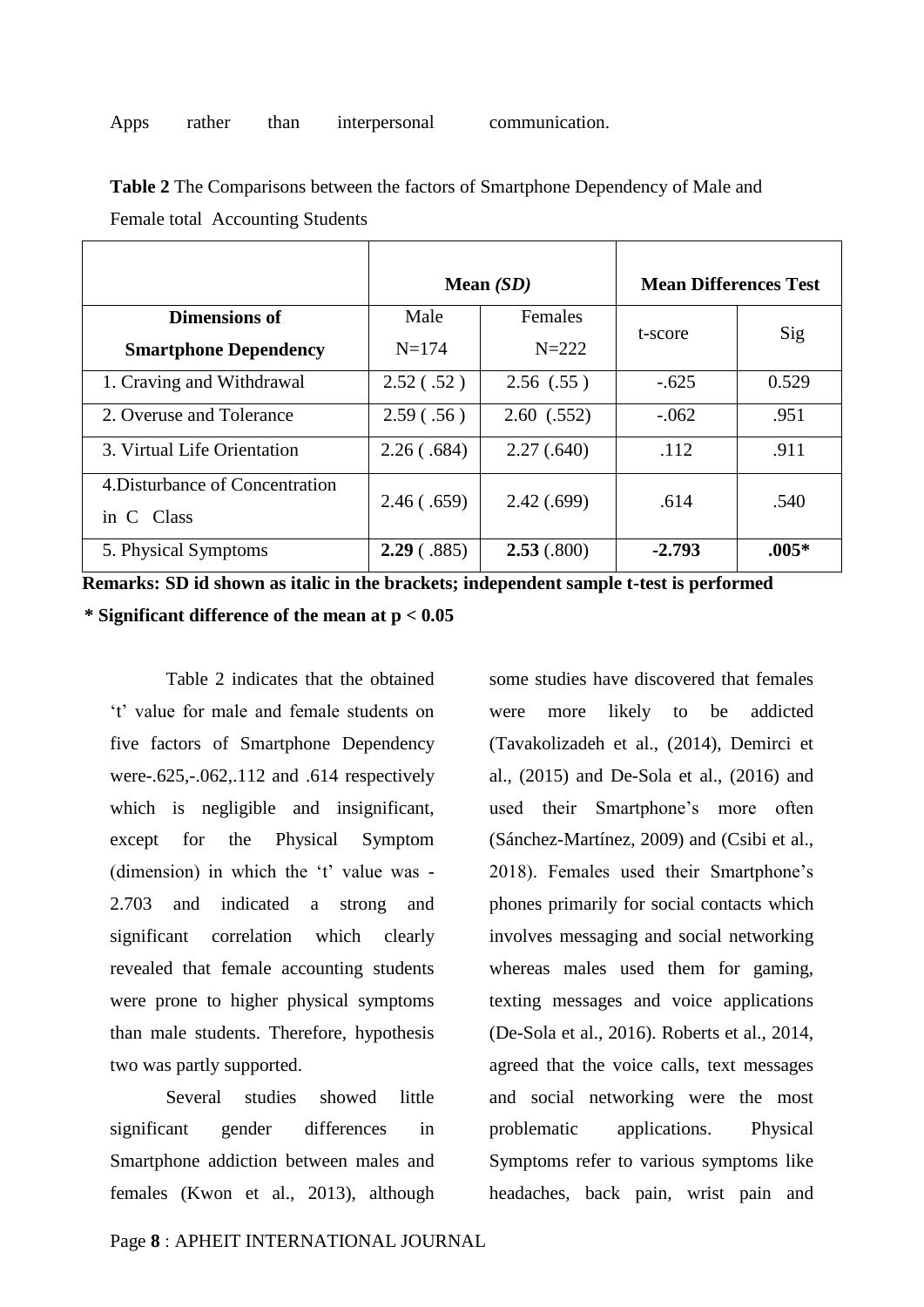shoulder pain (Ezoe, Iida, Inoue, & Toda, 2016). Females manifest an increase in physical symptoms which can be attributed to longer duration on their Smartphone and lower thresholds for pain (Fillingim et al., 2009). Females may tend to get stressed out with constant texting and experience higher psychological stress compared to

males (Korpinen, 2011). This psychological stress leads to the lower threshold for reporting pain and impacts the central nervous system and causes activation of the muscles leading to tensional syndrome (Alfvén, 1997) and Simons & Mense (1998).

**Table 3** The Comparisons between the Dimensions of Smartphone Dependency of Thai and International Accounting Students

|                                          | Mean $(SD)$ |               | <b>Mean Differences</b> |         |
|------------------------------------------|-------------|---------------|-------------------------|---------|
|                                          |             |               | <b>Test (SD)</b>        |         |
| <b>Dimensions of Smartphone</b>          | Thai        | International | t-score                 | Sig     |
| <b>Dependency</b>                        | $N = 201$   | $N = 195$     |                         |         |
| 1. Craving and Withdrawal                | 2.54(.43)   | 2.55(.62)     | $-.102$                 | .919    |
| 2. Overuse and Tolerance                 | 2.59(.42)   | 2.60(.66)     | $-.190$                 | .850    |
| 3. Virtual Life Orientation              | 2.17(.53)   | 2.35(75)      | $-2.787$                | $.006*$ |
| 4. Disturbance of Concentration in Class | 2.40(.58)   | 2.47(.76)     | $-1.002$                | .317    |
| 5. Physical Symptoms                     | 2.39(.75)   | 2.47(.92)     | $-.884$                 | .377    |

**Remarks: SD id shown as italic in the brackets; independent sample t-test is performed** 

 **\* Significant difference of the mean at p < 0.05** 

Table 3 indicated that the obtained "t" value for Thai and International accounting students on five factors of Smartphone Dependency were-.102,-.190- 1.002 and -.884 respectively which were negligible and insignificant, except for the Virtual Life Orientation in which 't' value was, -2.787, which indicated a strong and significant relationship which clearly revealed that Thai accounting students , as compared with the international accounting students, were more dependent on their Smartphone usage as a priority compared to communication and interaction with other friends, family or acquaintances. Therefore, hypothesis three is partly supported.

The review of related literature indicated that Asian countries scored higher than their Western counterparts for

Vol. 9 No. 1 January – June 2020 Page 9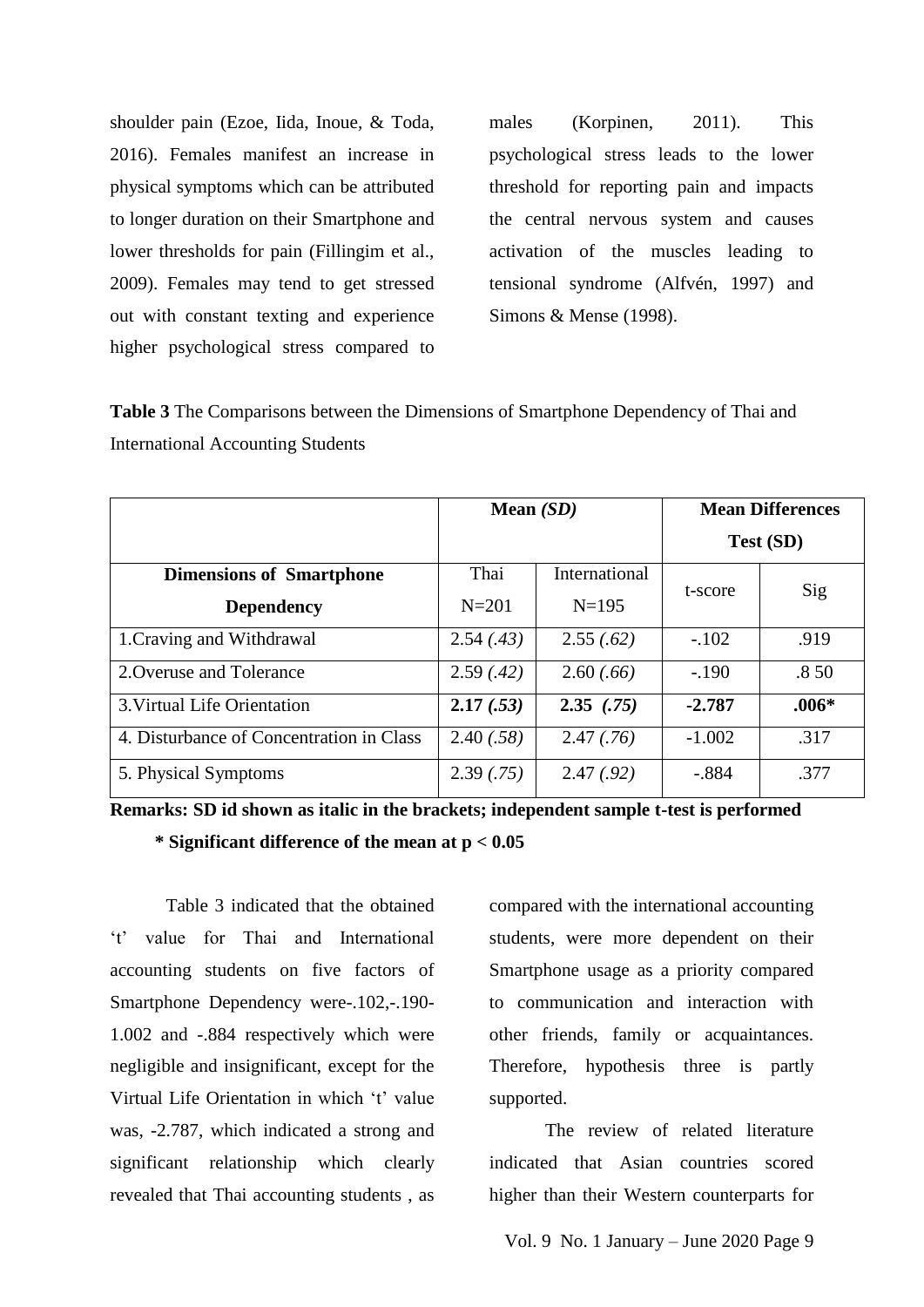Smartphone addiction (Lee, 2015; Kee et al., 2016; Lopez-Fernanadez, 2017 & Lachmann et al., 2018). Hypothesis one also showed that compared to other factors of Smartphone Dependency, Virtual Life Orientation was significantly correlated with Cognitive Presence. Pavia et al., (2016), agreed that Smartphone addiction was a compulsive behavior which can affect the time spent with the phone and interpersonal relationships. Cultural contexts can influence the differences in amount of Smartphone addiction (Kwon et al., 2013). Khumsri et al., (2015), discovered that Thailand had a higher rate of Smartphone, Internet and Social media addiction as compared to most Asian countries as well as the United States. Since, the data for this research was collected from Generation "Y" who are very "social and tech savvy", and for whom traditional media is outdated, it can be admitted that this generation are more comfortable communicating online with internet and gadgets rather than face-toface communication and take advantage of social media to establish an identity and share information about themselves and others (Bangkok Post, 2014). Compared to other demographic groups, university students were likely to use electronic devices much earlier (Smith et al, 2011), consequently lead to negative health and social problems like lower academic and work performance (Boumosleh & Jaalouk 2018; Duke & Montag, 2017) and a decrease in social interaction (Mishra et al, 2014; Rotondi et al, 2017). Youth who were inclined to higher levels of connectedness socially were eventually reported to have better well-being than vice versa (Jose, Ryan, & Pryor, 2012).

# **Scope, Limitations, Significance and Implications for Future Research**

The invention of the Smartphone creates virtual rather than social relationships, which can be easily distracting. The present quantitative study intends to discover whether Smartphone"s can enhance or deter Cognitive Presence of accounting students in the classrooms. The review of literature showed that the findings were contradictory with some research which indicated that Smartphone's could be beneficial, but on the other hand it could interfere with student"s test scores and their Grade Point Average (GPA). A qualitative study using focus groups, surveys and interviews with accounting as well as students from other majors could be further conducted to get an insight on the time spent each day with the Smartphone and the time during which the Smartphone was used most frequently so as to get in-depth honest responses and make generalizations. Technological records rather than self-reported responses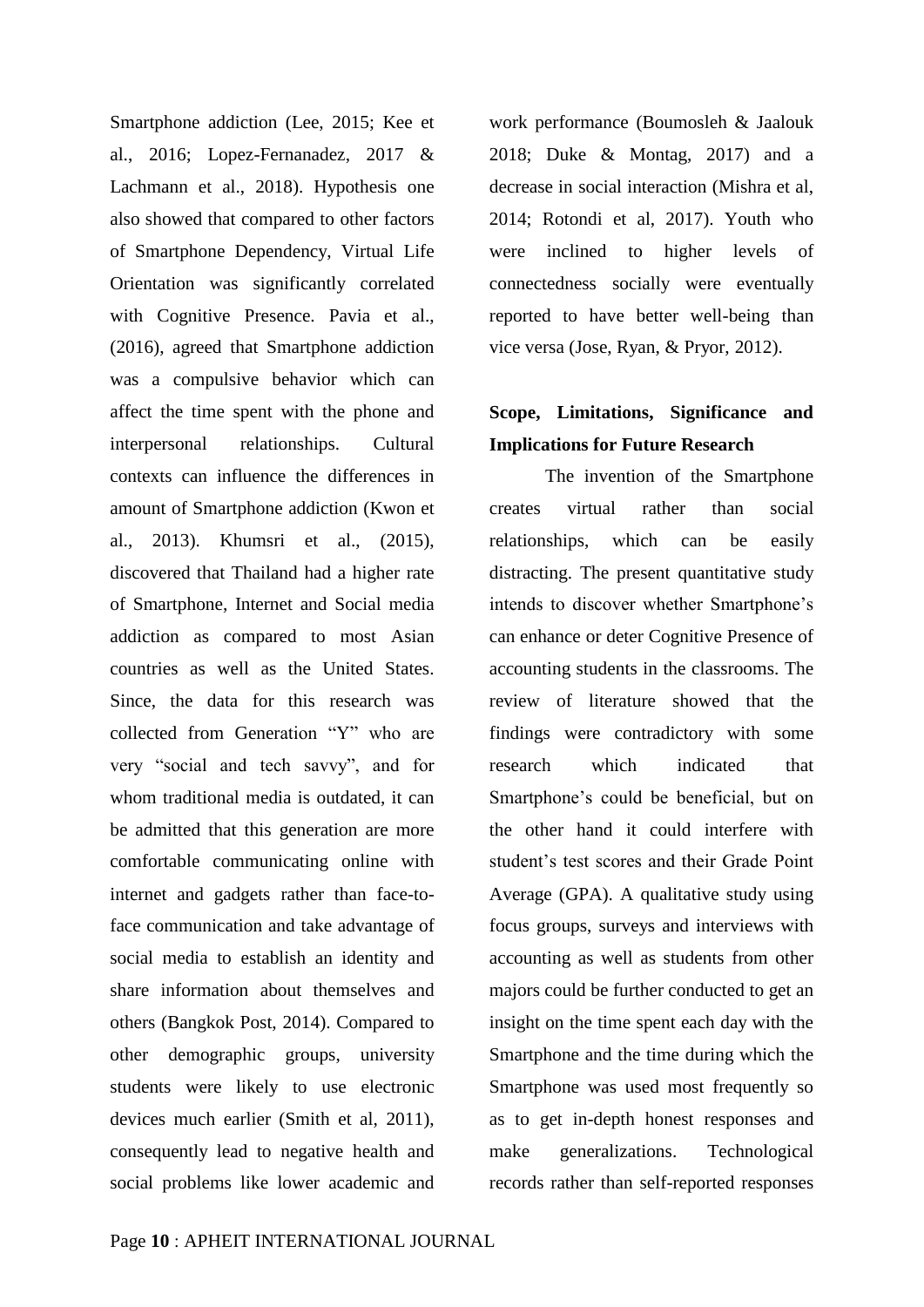could be provided with more accuracy of data.

A longitudinal study can be essentially beneficial to gain more knowledge related to the age levels in which dependency of Smartphone usage is the highest. Other demographic information like family background, socioeconomic status, educational levels and cultural environments can also be advantageous to make cross-cultural comparisons of students from different levels in schools and universities from different faculties.

More experimental studies should be conducted to create an experimental and control group in order to set up the necessary intervention programs that can create an environment of using Smartphone which can actually increase personal development and classroom participation.

### **References**

- Alfvén, R. (1997). Psychosomatic pain in children: a psycho muscular tension reaction? *European Journal of Pain*, *1*(1), 5–14.
- Alosaimi, F.D., Alyahya, H., Alshahwan, H., Al Mahyijari, N., & Shaik, S.A. (2016). Smartphone addiction among university students in Riyadh, *Saudi Medical Journal*, *37*(6), 675-683.
- Ariga, A., & Lleras, A. (2011). Brief and rare mental "breaks" keep you focused: Deactivation and reactivation of task goals preempt vigilance decrements. *Cognition, 3,* 439-443. Retrieved May 12, 2019, from doi: 10.1016/j.cognition.2010.12.007
- Bangkok Post. (2014). Connecting with Thai Gen"Y" Consumers". Retrieved May12, 2019, from https://www.bangkokpost.com/opinion/opinion/444156/connecting-with-thai-geny-consumers
- Bauerlein, M. (2008). *The dumbest generation: How the digital age stupefies young Americans and jeopardizes our future (or, don't trust anyone under 30)*. New York, NY: Jeremy P. Tarcher/Penguin.
- Brooks, D. C. (2015). *[Study of Faculty and Information Technology Report](https://library.educause.edu/resources/2015/11/2015-study-of-faculty-and-information-technology-report)*, EDUCAUSE Center for Analysis and Research, 2015.
- Bryer, T., & Zavattaro, S. (2011). Social media and public administration: Theoretical dimensions and introduction to symposium. *Administrative Theory & Praxis*, *33*(3), 325-340.
- Carr, N. G. (2010). *The shallows: What the Internet is doing to our brains*. New York: W.W. Norton.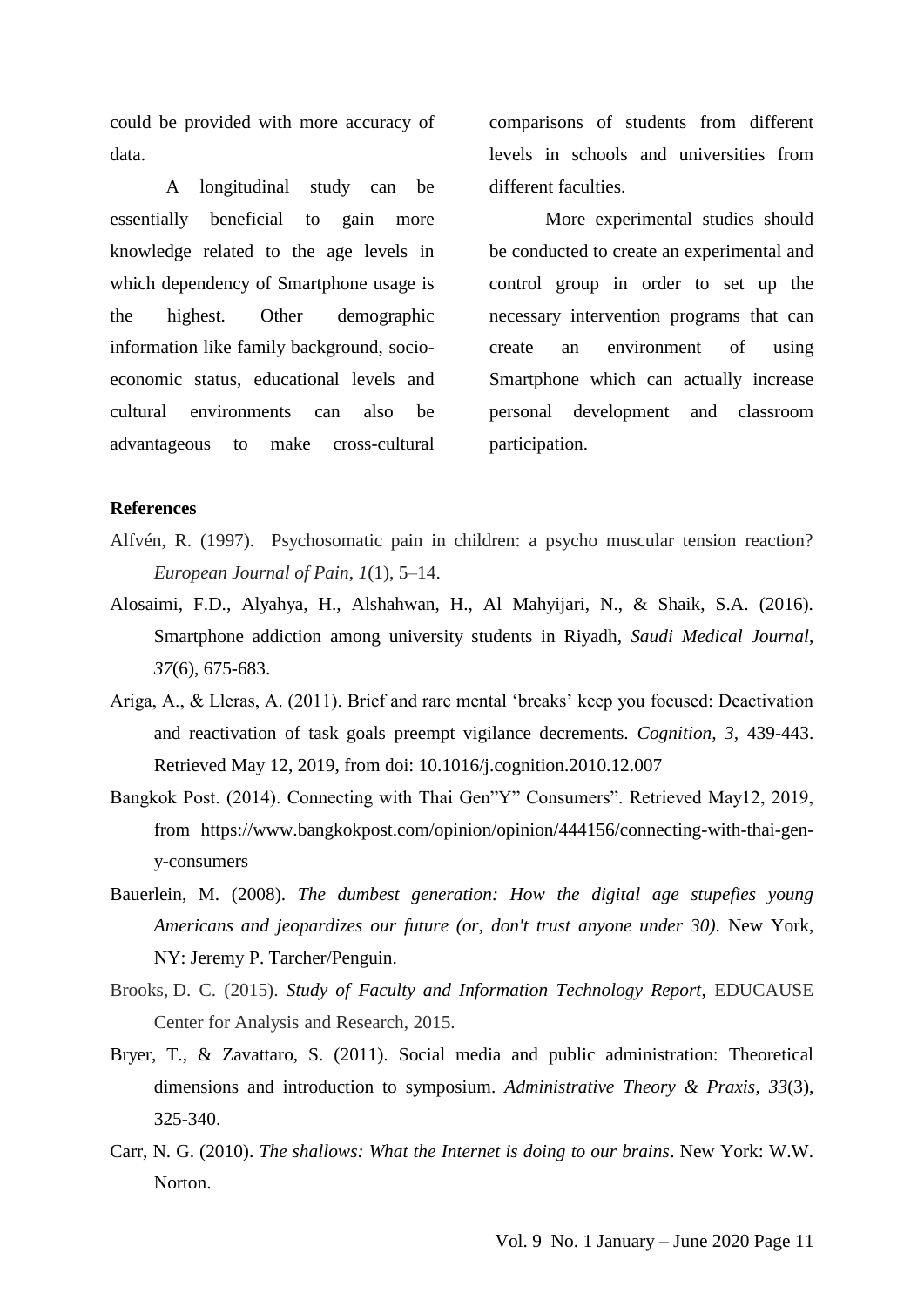- Cassidy, E., Britsch, J., Griffin, G., Manolovitz, T., Shen, L., & Turney, L. (2011). Higher education and emerging technologies: Student usage, preferences, and lessons for library services. *Reference & User Services Quarterly*, *50*(4), 380-391.
- Chakraborty, K., Basu, D., & Vijaya, K. G. (2012). Internet addiction: Consensus, controversies, and the way ahead. *East Asian Arch Psychiatry*, 20:123-132.
- Crossgrove, K., & Curran, K. L. (2008). Using clickers in no majors- and majors-level biology courses: Student opinion, learning, and long-term retention of course material. *CBE Life Sciences Education, 7*, 146-154.
- Csibi, S., Griffiths, M.D., Cook, B., Demetrovics, Z., & Szabo, A. (2018). The psychometric properties of the Smartphone Application-Based Addiction Scale (SABAS). *International Journal of. Mental Health Addiction, 16*, 393–403.
- Demirci, K., Akgönül, M., & Akpinar, A. (2015). Relationship of Smartphone use severity with sleep quality, depression, and anxiety in university students. *Journal of Behavioral Addiction,* 4(2), 85–92.
- De-Sola Gutiérrez, J., Rodríguez De Fonseca, F., & Rubio, G. (2016).. Cell-phone addiction: a review. *Front Psychiatry*, *7*, 175. Retrieved May 12, 2019, from doi: 10.3389/fpsyt.2016.00175
- Duke, É., & Montag, C. (2017). Smartphone addiction, daily interruptions and self-reported productivity. *Addictive Behaviors Reports,* 6, 90–5. Retrieved May 12, 2019, from [https://doi.org/10.1016/j.abrep.2017.07.002. pmid:29450241.](https://doi.org/10.1016/j.abrep.2017.07.002.%20pmid:29450241)
- Dsouza, J., & Sharma, S. (2020). Smartphone Addiction in Relation to Academic Performance of Students in Thailand. *Journal of Community Development Research (Humanities and Social SciencesVol, 13* (2), April - June 2.
- Ezoe, Iida, Inoue &Toda. (2016). Smartphone Dependency Scale. Retrieved, September 6, 2017, from https://www.scirp.org/Journal/PaperInformation.aspx?PaperID=69948
- Fisher, B., Lucas, T., & Galstyan, A. (2013). The role of iPads in constructing learning spaces. *Tech Know Learn, 18,* 165-178.
- Fitch, J. L. (2004). Student feedback in the college classroom: A technology solution. *Educational Technology Research and Development, 52*, 171–181.
- Forbes. (2016). *Snapchat, WhatsApp, and Instagram dominating younger demographic*. Retrieved May12, 2019, from [https://www.forbes.com/sites/tjmccue/2016/09/27/](https://www.forbes.com/sites/tjmccue/2016/09/27/%20snapchat-whatsapp-and-instagram-dominating-younger-demographic/#681dd47469fc)  [snapchat-whatsapp-and-instagram-dominating-younger-demographic/#681dd47469fc](https://www.forbes.com/sites/tjmccue/2016/09/27/%20snapchat-whatsapp-and-instagram-dominating-younger-demographic/#681dd47469fc)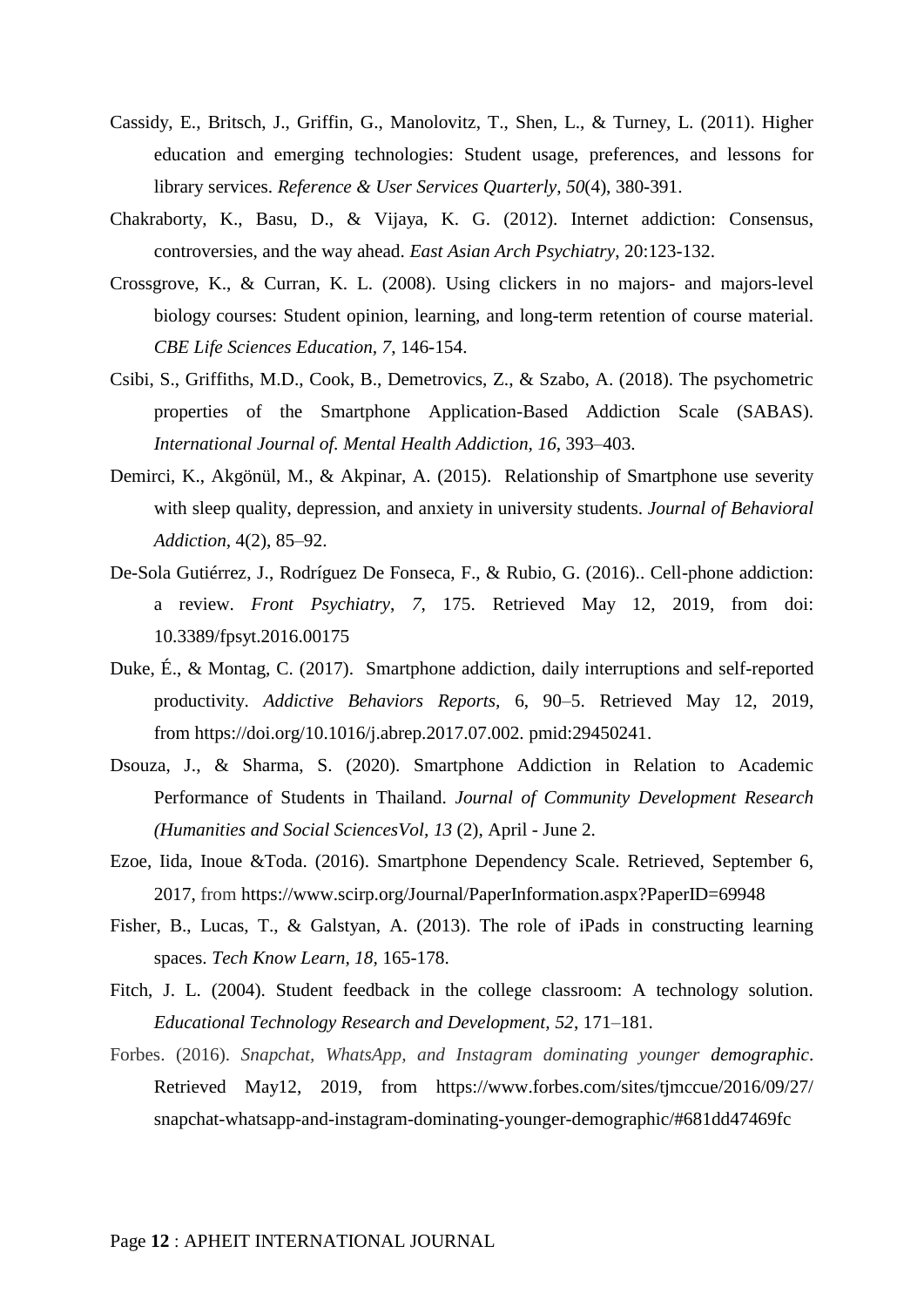- Freidman, A. M., & Heafner, T. L. (2012). Finding and contextualizing resources: A digital literacy tool's impact in ninth-grade world history. *The Clearing House, 82* (2), 82-86. Retrieved, May12, 2019, from doi:10.3200/TCHS.82.2.82-86
- Garrison, D. R. & Arbaugh, J. B. (2007). Researching the community of inquiry framework: Review, issues, and future directions. Internet and Higher Education, 10(3), 157-172, 2007.
- Garrison, D. R., Anderson, T., & Archer, W. (2001). Critical thinking, cognitive presence, and computer conferencing in distance education. *American Journal of Distance Education, 15*(1), 2001.
- Gregen, K. (2002). The challenge of the absent presence. In J. Katz, & M. Aakhus (Eds.), *Perpetual contact: Mobile communication, private talk, public performance* (pp.227- 241): Cambridge: Cambridge University Press.
- Haug, S., Castro, R.P., Kwon, M., Filler, A., Kowatsch, T., & Schaub, M.P. (2015). Smartphone Use and Smartphone Addiction Among Young People in Switzerland. *Journal of Behavioral Addictions, 4*(4), 299–307*.*
- Hiawatha, B. (2012). Seeking reliable facts in new world of knowledge. *Boston Globe*. Retrieved May12, 2019, from https://www.bostonglobe.com/arts/2012/01/13/too-bigknow-examineshow-manage-boundless-supply-knowledge-made
- Im, K. G., Hwangm S. J., Choi, M. A., Seo, N. R., & Byun, J. N. (2013). The correlation between smartphone addiction and psychiatric symptoms in college students. *Journal of the Korean Society of School Health*, 26(2), 124–131.
- Jose, P. E., Ryan, N., & Pryor, J. (2012). Does Social Connectedness Promote a Greater Sense of Well-Being in Adolescence Over Time? *Journal of Research on Adolescence*, *22*(2), 235–51.
- Junco, R., & Cotton, S. R. (2012). The relationship between multitasking and academic performance. *Computers & Education* 59, 505-514.
- Ju Kang, Ji-un Park & Shin. (2007). Developing a Cognitive Presence Scale for Measuring Students' Involvement during the e-Learning Process. Retrieved, May12, 2019, from https://members.aect.org/pdf/Proceedings/proceedings07/2007/07\_15.pdf.
- Kang, M. H. (2005). Cybergogy for Engaged Learning. Seoul: Ewha Womens University Academic-industrial Cooperation Association.
- Kee, I. K., Byun, J. S., Jung, J. K., & Choi, J. K. (2016). The presence of altered craniocervical posture and mobility in smartphone-addicted teenagers with temporomandibular disorders. *Journal of Physical Therapy Science, 28,* 339–346.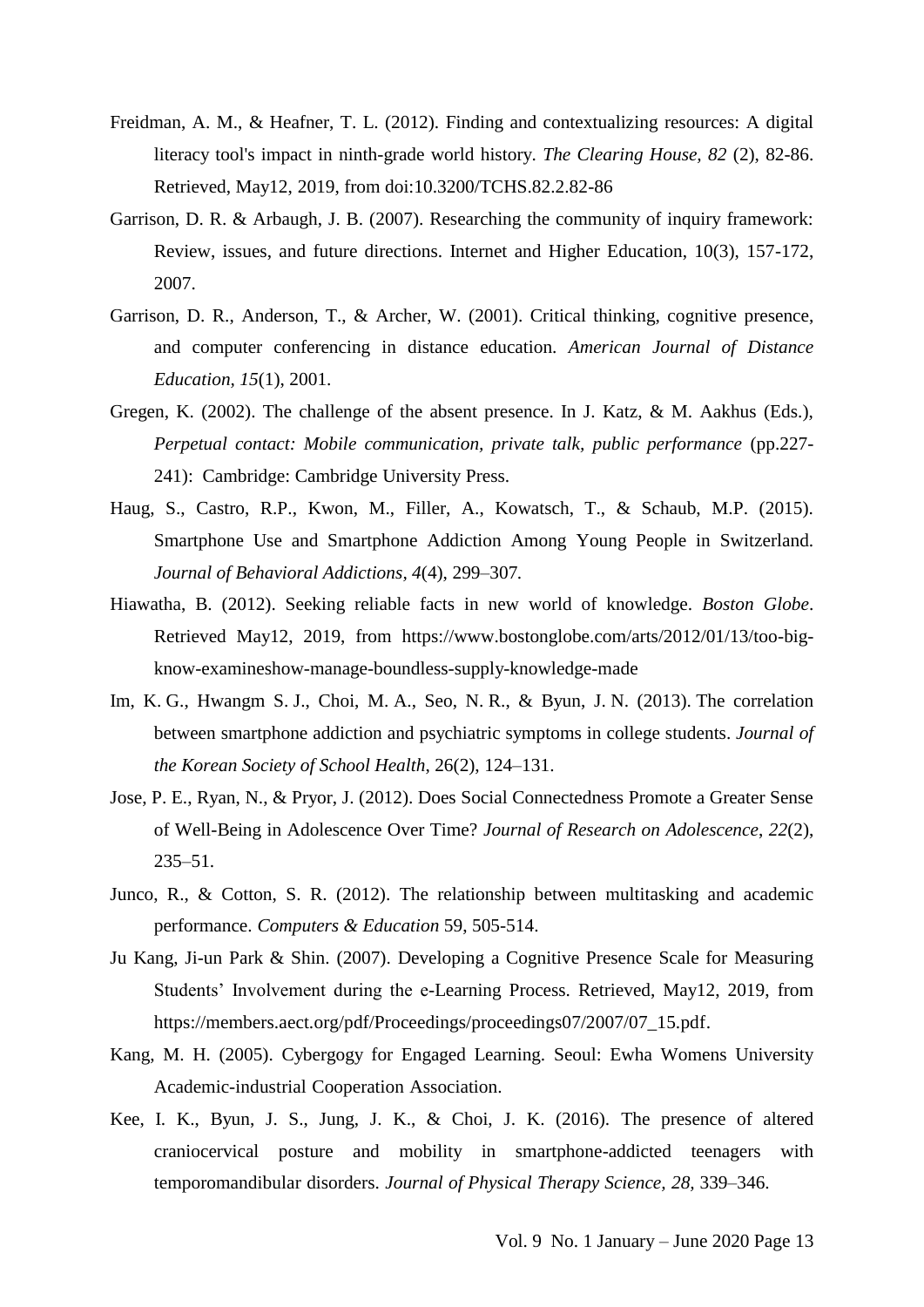- Khumsri, J., Yingyeun, R., Manwong, M., Hanprathet, N., & Phanasathit, M. (2015). Prevalence of Facebook addiction and related factors among Thai high school students. *J. Med. Assoc. Thai*, *98*, S51–S60.
- Kleinman, L. (2004). Connecting with the absent presence: Pervasive technology use and effects on community. *CHI'04 Extended Abstracts on Human Factors in Computing Systems* (1037-1038).
- Kim, D.I, Lee, Y.H, Lee, J.Y., Kim, Y.C., & Keum, C.M. (2012). New Patterns in Media Addiction: Is Smartphone a Substitute or a Complement to the Internet? *The Korean Journal of Youth Counseling*, *201*, 71-88.
- Korpinen, L., & Pääkkönen, R. (2011). Physical symptoms in young adults and their use of different computers and mobile phones. *International Journal of Occupational Safety and Ergonomics,17*(4), 361–71.
- Kwon, M., Kim, D.J., Cho, H., & Yang, S. (2013). The Smartphone Addiction Scale: Development and Validation of a Short Version for Adolescents. *PLoS One*, 8, e83558. Retrieved May12, 2019, from [http://dx.doi.org/10.1371/journal.pone.0083.](http://dx.doi.org/10.1371/journal.pone.0083)
- Kwon, M., Lee, J.Y., Won, W.Y., Park, J.W., Min, J.A., Hahn, C., Gu, X., Choi, J.H., & Kim, D.J. (2013). Development and validation of a Smartphone addiction scale (SAS). *PLoS One*,*8*(2), e56936. Retrieved May12, 2019, from doi: 10.1371/journal.pone.0056936.
- Lachmann, B., Sindermann, C., Sariyska, R. Y., Luo, R., Melchers, M. C., Becker, B., Cooper, A. J., & Montag, C. (2018). The Role of Empathy and Life Satisfaction in Internet and Smartphone Use Disorder. *Frontiers in Psychology, 9,* 398.
- Lee, E. B. (2015). Too much information: Heavy Smartphone and Facebook utilization by African American young adults. *Journal of Black Studies, 46* (1), 44–61.
- Long, J., Liu, T.Q., Liao, Y.H., Qi, C., He, H.Y., Chen, S. B., & Billieux, J. (2016). Prevalence and correlates of problematic smartphone use in a large random sample of Chinese undergraduates. *BMC Psychiatry, 16*(1), 408. Retrieved May 12, 2019, from doi: 10.1186/s12888-016-1083-3.
- Lopez-Fernandez, O., Kuss, D. J., Romo, L., Morvan, Y., Kern, L., Graziani, P., Rousseau, A., Rumpf, H. J., Bischof, A., Gässler, A. K., Schimmenti, A., Passanisi, A., Männikkö, N. J. (2017). Self-reported dependence on mobile phones in young adults: A European cross-cultural empirical survey. *Journal of Behavioral Addictions, 6*, 168– 177.
- McGrail, E. (2007). Laptop technology and pedagogy in the English Language Arts classroom. *Journal of Technology and Teacher Education, 15*, 59-85.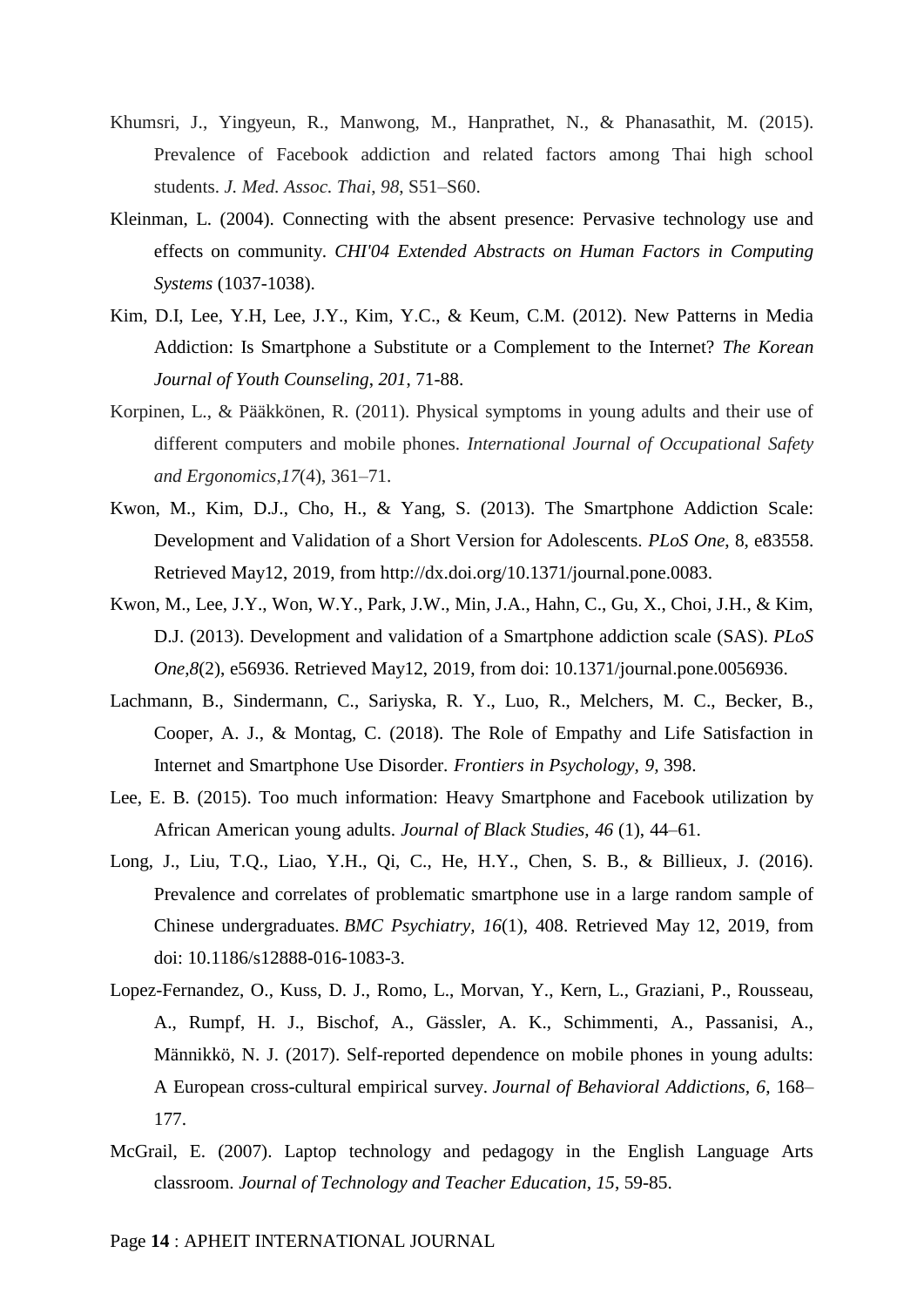- Misra, S., Cheng, L., Genevie, J., & Yuan, M. (2014). The iPhone Effect: The Quality of In-Person Social Interactions in the Presence of Mobile Devices. *Environment and Behavior*,*48*(2), 275–98.
- Montag, C., Zhao, Z., Sindermann, C., Xu, L., Fu, M., Li, J., Zheng, X., Li, K., Kendrick, K. M., Dai, J., & Becker, B. (2018). Internet communication disorder and the structure of the human brain: Initial insights on WeChat addiction. Scientific Reports, *8*(1), 2155. Retrieved May 12, 2019, from doi: https://doi.org/10.1038/s41598-018-19904-y.
- National Statistics Office. (2013). *The 2013 household survey on the use of information and communication technology*. Retrieved May 12, 2019, from [http://service.nso.go.th/nso/nsopublish/themes/files/icthh56.pdf.](http://service.nso.go.th/nso/nsopublish/themes/files/icthh56.pdf)
- Park, N., Song, H., & Lee, K.M. (2014). Social Networking Sites and Other Media Use, Acculturation Stress, and Psychological Well-Being among East Asian College Students in the United States. *Computers in Human Behavior, 36,* 138-146. Retrieved May 12, 2019, from [https://doi.org/10.1016/j.chb.2014.03.037.](https://doi.org/10.1016/j.chb.2014.03.037)
- Pavia, L., Cavani, P., Di Blasi., M. & Giordano, C. (2016). 'Smartphone Addiction Inventory (SPAI): Psychometric properties and confirmatory factor analysis', *Computers in Human Behavior, 63*, 170-178.
- Pomerantz, J., & Brooks, D. C. (2017). *[2017 ECAR Study of Undergraduate Students and](https://library.educause.edu/resources/2017/10/ecar-study-of-undergraduate-students-and-information-technology-2017)  [Information Technology](https://library.educause.edu/resources/2017/10/ecar-study-of-undergraduate-students-and-information-technology-2017)*, EDUCAUSE Center for Analysis and Research, 2017.
- Rotondi, V., Stanca, L., & Tomasuolo, M. (2017). Connecting alone: Smartphone use, quality of social interactions and well-being. *Journal of Economic Psychology*, *63*, 17–26. Retrieved May 12, 2019, from <https://doi.org/10.1016/j.joep.2017.09.001>
- Samaha, M., & Hawi, N. S. (2016). Relationships among Smartphone addiction, stress, academic performance, and satisfaction with life. *Computers in Human Behavior*, *57*, 321-325.
- Sánchez-Martínez Otero, A. (2009). Factors associated with cell phone use in adolescents in the community of Madrid (Spain). *Cyberpsychology. Behavior*, *12*, 131–137.
- Selwyn, N. (2003). Schooling the mobile generation: The future for schools in the mobilenetworked society. *British Journal of Sociology of Education*, *24*(2), 131-144**.**
- Simons, D., & Mense, S. (1998). Understanding and measurement of muscle tone as related to clinical muscle pain, *75*(1), 1–17.
- Smith, A., Rainie, L., & Zickuhr, K. (2011). College students and technology. Pew Research **Center**